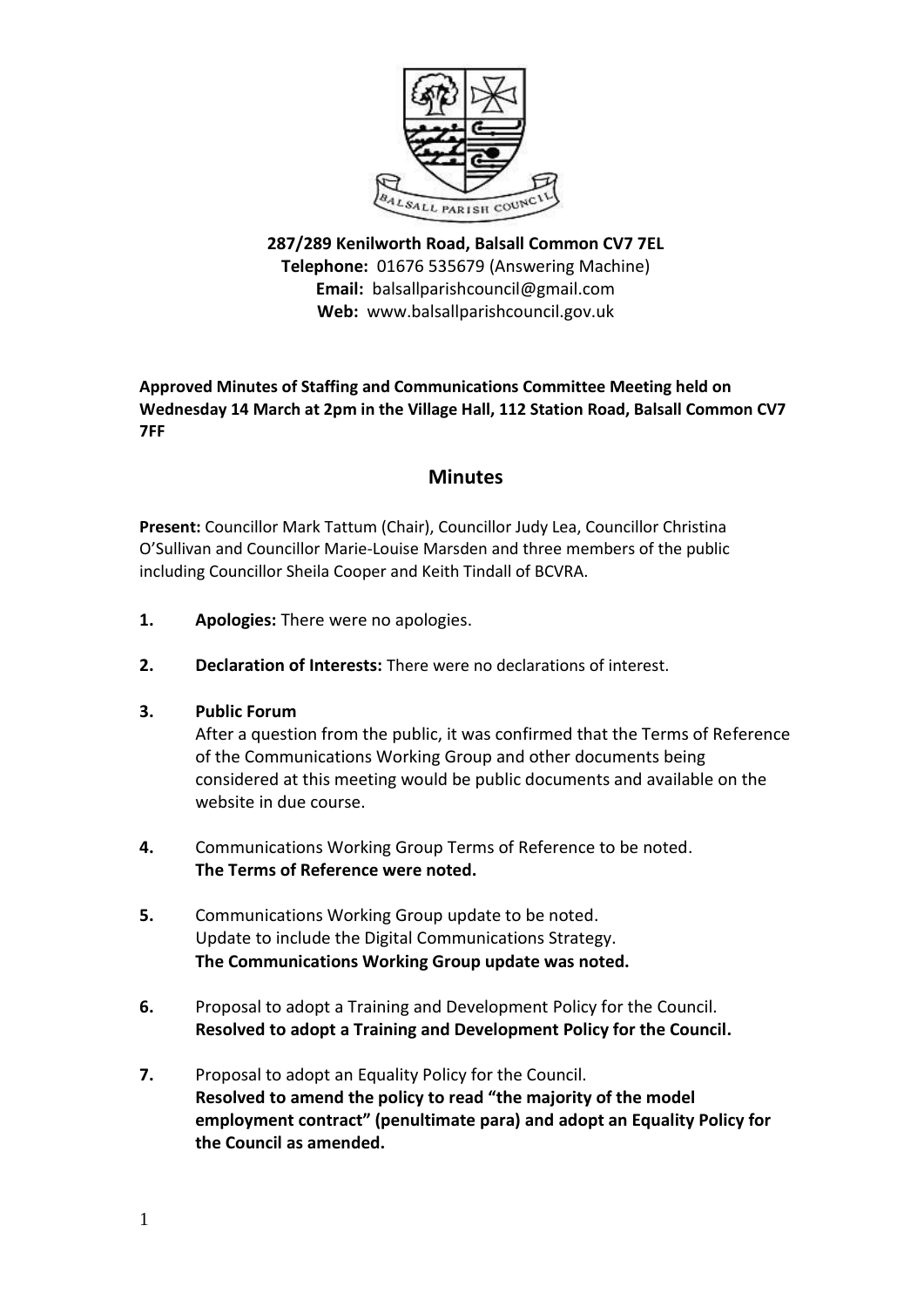- **8.** Proposal to adopt a Member Employee Protocol for the Council. **Resolved to adopt a Member Employee Protocol for the Council**
- **9.** Proposal to adopt a Social Media Policy for the Council. **Resolved to adopt a Social Media Policy for the Council**
- **10.** Proposal to adopt a Dignity at Work and Bullying and Harassment Policy for the Council.

**Proposed to amend the policy to add 3 further examples of unacceptable behaviour namely:**

- **a. Copying memos/emails that are critical about someone to others who do not need to know**
- **b. Demeaning someone by setting them up to fail**
- **c. Making threats about job security without foundation**

**Resolved to adopt a Dignity at Work and Bullying and Harassment Policy for the Council as amended.**

- **11.** Proposal to adopt a Grievance and Disciplinary Policy for the Council. **Resolved to adopt a Grievance and Disciplinary Policy for the Council**
- **12.** Proposal to adopt a Payroll Policy for the Council. **Resolved to adopt a Payroll Policy for the Council.**
- **13.** Proposal to adopt an Action Plan for the Council. **Resolved to recommend to full Council the adoption of an Action Plan 2018/19 and to include regular annual actions and activities.**
- **14.** Proposal to consider and recommend to Council a communication protocol for the public forum at Council meetings. **Resolved to recommend to full Council a communication protocol for the public forum at Council meetings. Resolved to recommend to full Council to change the Standing Orders para 3.7 to read "Subject to Standing Order 3(6) above, a member of the public shall not speak for more than (3) minutes".**
- **15.** Proposal to review and approve the Council's Communications Policy. **Resolved to approve the Communications Policy.**

Proposed that in view of the special and confidential nature of the business about to be transacted, it is advisable in the public interest, as if members of the public were present during the consideration of such business, there would be disclosure to them of exempt information under paras 1 and 11 of Part 1 of schedule 12A of the Local Government Act 1972, that the public be excluded and they are instructed to withdraw.

## **It was resolved to exclude the public.**

The Chairman explained to the members of the public present that it is considered that item 4 is confidential as it concerns the employee of the council.